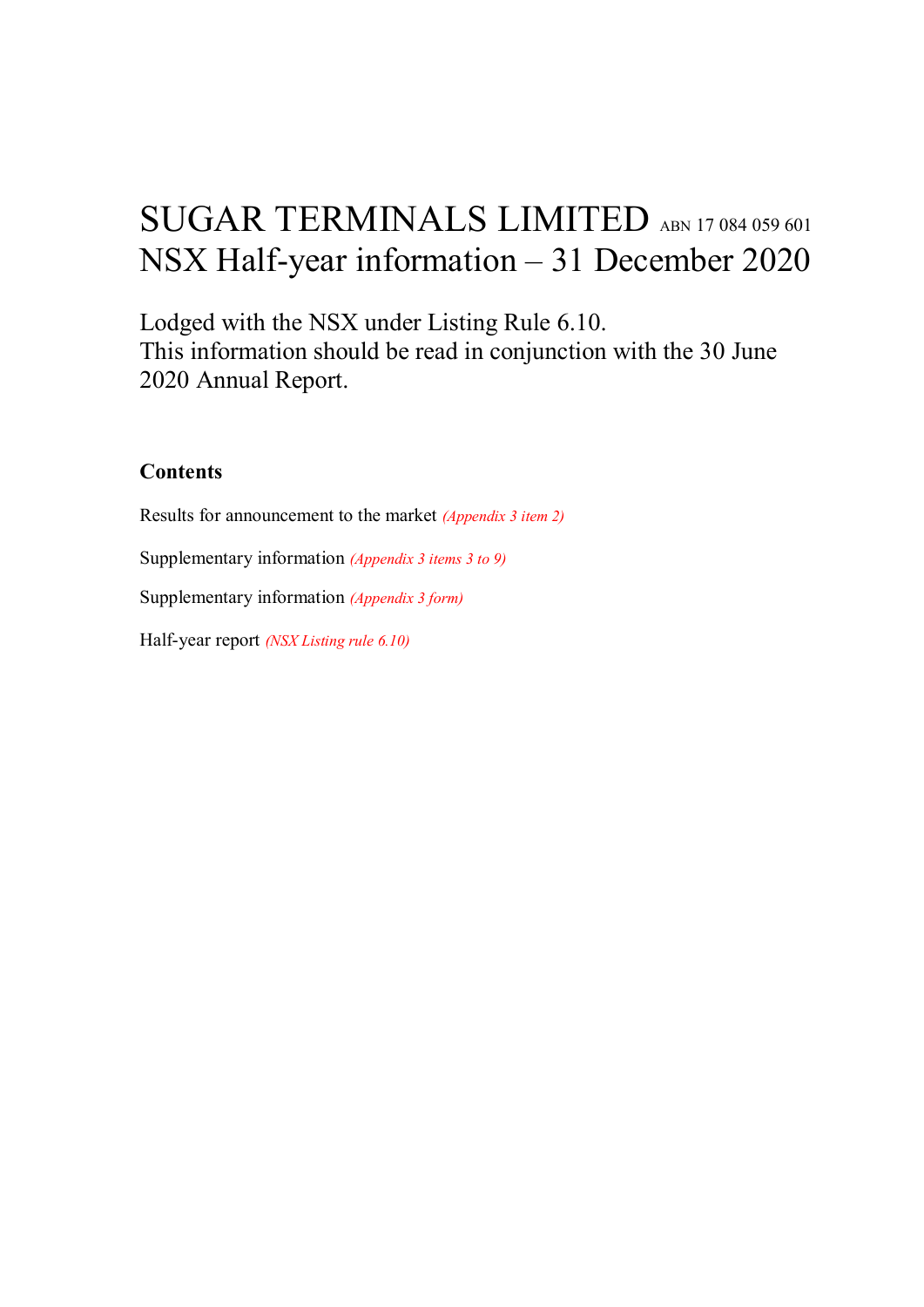# SUGAR TERMINALS LIMITED Half-year ended 31 December 2020 (Previous corresponding period: Half-year ended 31 December 2019)

# Results for announcement to the market

|                                                                                                                |      |         |    | $$^{\prime}000$ |
|----------------------------------------------------------------------------------------------------------------|------|---------|----|-----------------|
| <b>Revenue</b> from ordinary activities<br>(Appendix 3 item $2.1$ )                                            | down | $2.6\%$ | to | 47,776          |
| <b>Profit/(loss)</b> from ordinary activities after tax<br>attributable to members<br>(Appendix 3 item $2.2$ ) | up   | $1.9\%$ | to | 13,576          |
| <b>Net profit/(loss)</b> for the period attributable to<br>members<br>$(Appendix 3$ item 2.3)                  | up   | $1.9\%$ | to | 13,576          |

| Dividends/distributions<br>(Appendix 3 items 2.4 $\&$ 2.5) | Record date       | Amount per<br>security | Franked amount<br>per security |
|------------------------------------------------------------|-------------------|------------------------|--------------------------------|
| Final dividend <i>(prior year)</i>                         | 11 September 2020 | $3.6\ell$              | 3.6 <sub>c</sub>               |
| Interim dividend                                           | 12 March 2021     | $3.6\ell$              | 3.6 <sub>c</sub>               |

#### **Explanation of Revenue and Net Profit** *(Appendix 3 item 2.6)*

STL provides sustainable and globally competitive storage and handling solutions for bulk sugar and other commodities.

The profit attributable to STL shareholders has grown by 1.9% to \$13.6 million compared with the previous corresponding period (2019 \$13.3 million). This result is in line with STL's ongoing ambition to achieve stable, reliable and sustainable returns to our investors, whilst maintaining responsible cost control for customers.

STL revenue for the half-year ended 31 December 2020 was \$47.8 million, 2.6% below last year (2019: \$49.0 million). The revenue from bulk sugar handling was \$47.1 million (2019: \$48.3 million), represented by revenue for availability charges of \$25.9 million (2019: \$25.3 million) and revenue from operating and testing charges of \$21.2 million (2019: \$23.0 million), which represent a direct recovery from customers of costs incurred without margin or mark up.

STL continues to deliver value by balancing returns to shareholders with reducing costs to customers and a strategic focus on the future. Highlights for the half-year are as follows:

- ‐ STL terminals received 3.6 million tonnes of raw sugar in the six months to 31 December 2020, with a peak storage of 2.2 million tonnes
- ‐ full year operating costs for the terminals are on track to be lower than last year, reflecting an ongoing commitment to reduce costs whilst maintaining service levels
- ‐ STL continues to work with Queensland Sugar Limited (QSL) to implement commercial and operational best practice at its terminal operation, realising productivity and efficiency improvements to drive down costs, and expand other income opportunities
- ‐ STL signed an agreement with Gladstone Ports Corporation (GPC) to commence detailed design on a Common User Infrastructure (CUI) facility at the Port of Bundaberg, which if the project proceeds, will enable STL to grow its service offering to customers with other commodities
- ‐ completed the roof replacement works at the Mackay terminal safely, on time and on budget. A two-year \$22M roof replacement investment at the Townsville terminal will commence on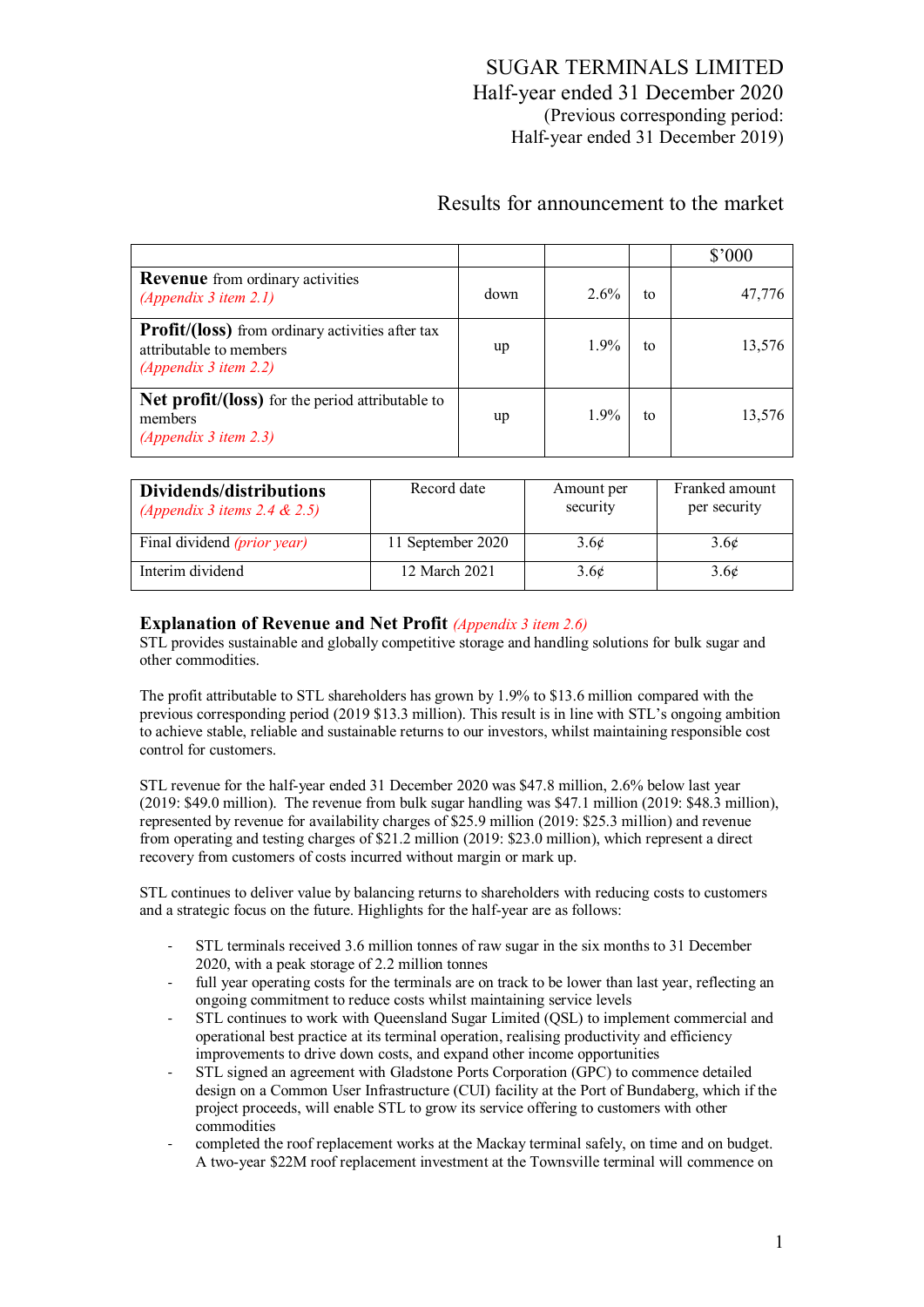site in March 2021. This project represents the final component of a \$100 million reroofing program that has seen STL rejuvenate its storage and export operations.

‐ new CEO David Quinn commenced with STL on the 22nd October 2020, bringing to STL significant experience in supply chain logistics, asset management and business expansion.

STL has in place various contractual arrangements which underpin its future operations. STL has storage and handling agreements in place with Queensland's six raw sugar marketers, directly providing storage and handling services. These agreements expire in June 2022, with an option to extend for a further twelve months. STL also has in place an operating agreement with QSL as its key operations contractor, with a term to 30 June 2024. The term of this agreement extends by twelve months from 1 July each year, with STL able to terminate the agreement at the end of the term with three years notice.

# Supplementary Appendix 3 Information

#### **NTA Backing** *(Appendix 3 item 3)*

|                                                                       | $\sim$ $\sim$ $\sim$<br>∠∪∠u |                   |
|-----------------------------------------------------------------------|------------------------------|-------------------|
| Net<br>`ordına.<br>per<br>11122221<br>asset<br>share<br>backing<br>me | /3.0¢                        | __<br>Ø<br>$\sim$ |

#### **Controlled entities acquired or disposed of** *(Appendix 3 item 4)*

No entities were acquired or disposed of during the period.

#### **Additional dividend/distributions information** *(Appendix 3 item 5)*

Details of dividends/distributions declared or paid during or subsequent to the half-year ended 31 December 2020 are as follows:

| Record date       | Payment date      | Type    | Amount           | Total        | Franked          | Foreign    |
|-------------------|-------------------|---------|------------------|--------------|------------------|------------|
|                   |                   |         | per              | dividend     | amount           | sourced    |
|                   |                   |         | security         |              | per              | dividend   |
|                   |                   |         |                  |              | security         | amount per |
|                   |                   |         |                  |              |                  | security   |
| 11 September 2020 | 30 September 2020 | Final   | 3.6¢             | \$12,960,000 | 3.6 <sub>c</sub> |            |
| 12 March 2021     | 31 March 2021     | Interim | 3.6 <sub>c</sub> | \$12,960,000 | 3.6 <sub>c</sub> | -          |

#### **Dividend reinvestment plans** *(Appendix 3 item 6)*

The company does not have any dividend reinvestment plans in operation.

#### **Associates and Joint Venture entities** *(Appendix 3 item 7)*

The company does not have any associates or joint venture entities.

#### **Foreign Accounting standards** *(Appendix 3 item 8)*

The company does not have any interest in any foreign entities.

#### **Audit Alert** *(Appendix 3 item 9)*

The accounts are not subject to an audit dispute or qualification.